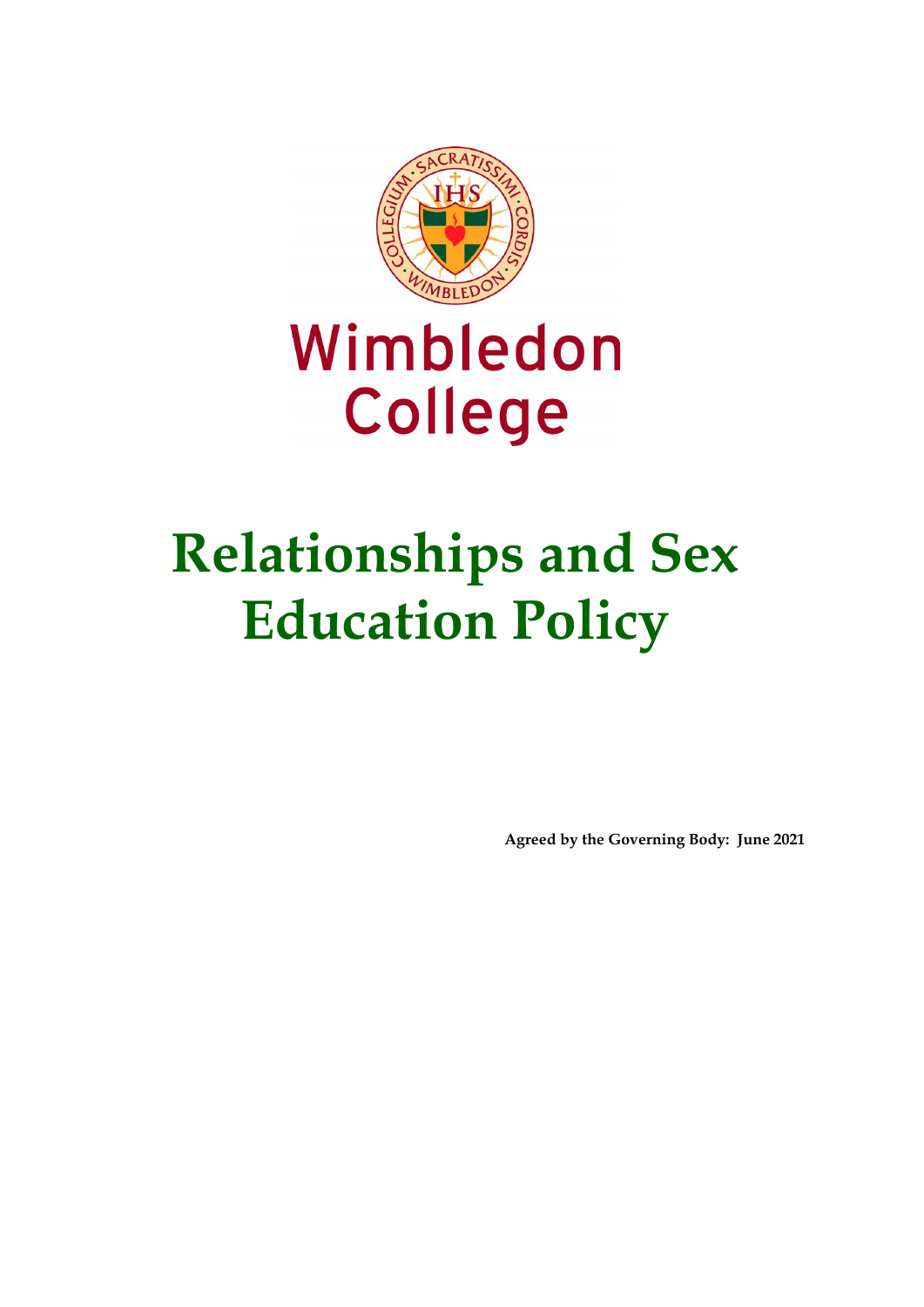In this policy the Governors and teachers, in partnership with pupils and their parents, set out their intentions about relationships and sex education (RSE). We set out our rationale for, and approach to relationships and sex education in the school.

Parents and staff have been consulted on this policy. They have also been provided with an overview of the 'Ten:Ten' 'Life To The Full' RSE programme that we are using.

## **Implementation and Review of Policy**

Implementation of the policy will take place after consultation with the Governors in the summer term 2021.

This policy will be reviewed every year by the Head Master, RSE Co-ordinator, the Governing Body and Staff. The next review date is April 2022.

## **Dissemination**

The policy will be given to all members of the Governing Body, and all teaching and non-teaching members of staff. A Copy of the policy will be available to all parents through the school's website

## DEFINING RELATIONSHIP AND SEX EDUCATION

The DfE guidance states that "children and young people need to know how to be safe and healthy, and how to manage their academic, personal and social lives in a positive way"1. It is about the development of the pupil's knowledge and understanding of her or him as a sexual being, about what it means to be fully human, called to live in right relationships with self and others and being enabled to make moral decisions in conscience.

[ 1 Relationships Education, Relationships and Sex Education (RSE) and Health Education: Statutory guidance for governing bodies, proprietors, head teachers, principals, senior leadership teams, teachers Page 4 ]

In Secondary schools RSE should "give young people the information they need to help them develop healthy, nurturing relationships of all kinds, not just intimate relationships. It should enable them to know what a healthy relationship looks like and what makes a good friend, a good colleague and a successful marriage or other type of committed relationship. It should also cover contraception, developing intimate relationships and resisting pressure to have sex (and not applying pressure)3.

[3 Relationships Education, Relationships and Sex Education (RSE) and Health Education: Statutory guidance for governing bodies, proprietors, head teachers, principals, senior leadership teams, teachers Page 25 ]

## STATUTORY CURRICULUM REQUIREMENTS

The College is legally required to teach those aspects of RSE which are statutory parts of National Curriculum Science. (There is also a separate requirement for maintained secondary schools to teach about HIV, AIDS and sexually transmitted infections).

## RATIONALE

## *I have come that you might have life and have it to the full* (Jn.10.10)

We are involved in relationships and sex education precisely because of our Christian beliefs about God and about the human person. The belief in the unique dignity of the human person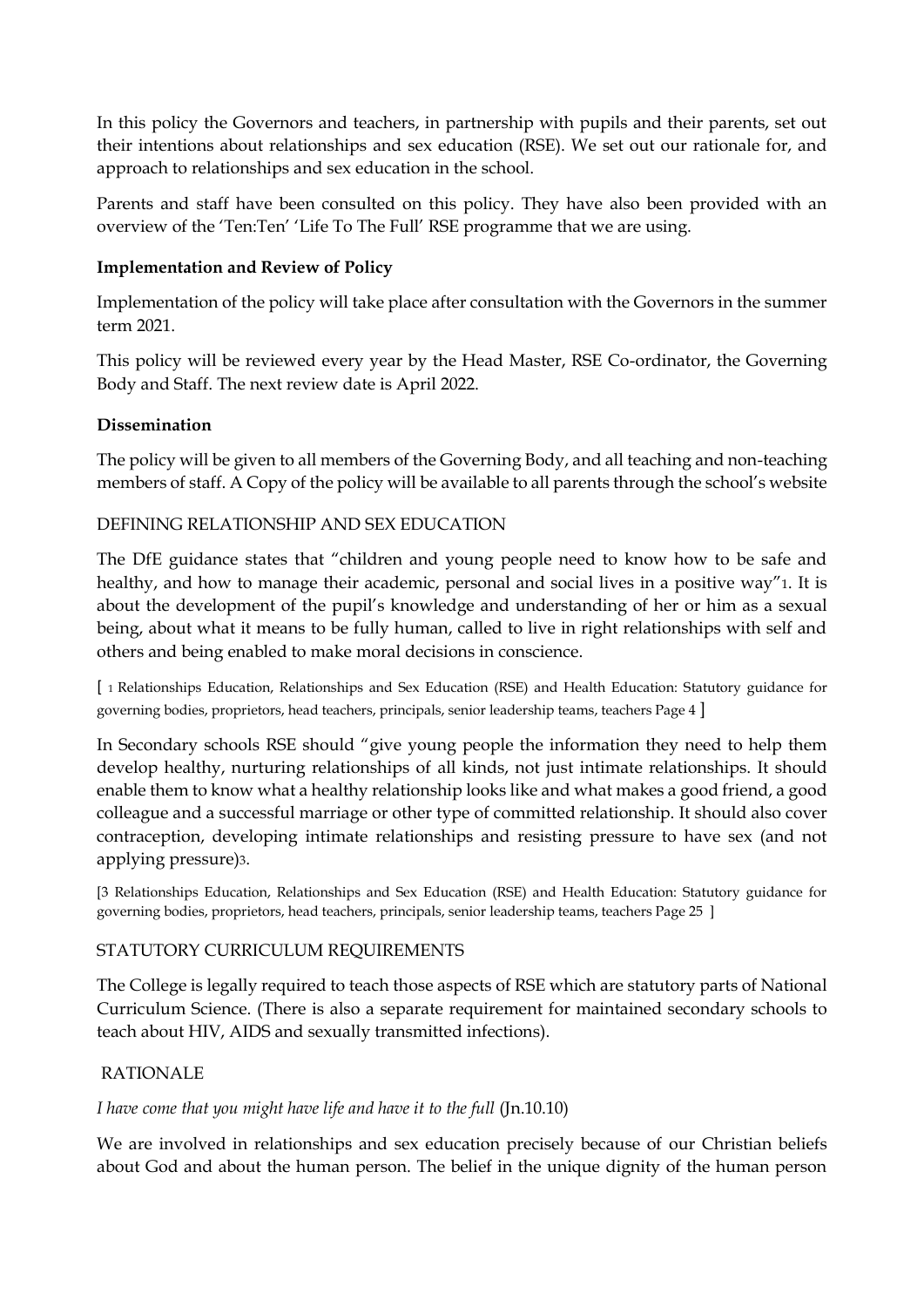made in the image and likeness of God underpins the approach to all education in a Catholic school. Our approach to RSE therefore is rooted in the Catholic Church's teaching of the human person and presented in a positive framework of Christian ideals.

At the heart of the Christian life is the Trinity; Father, Son and Spirit in communion, united in loving relationship and embracing all people and all creation. As a consequence of the Christian belief that we are made in the image and likeness of God, gender and sexuality are seen as God's gift, reflect God's beauty, and share in the divine creativity. RSE, therefore, will be placed firmly within the context of relationship as it is there that sexuality grows and develops.

Following the guidance of the Bishops of England and Wales and as advocated by the DFE (and the Welsh Assembly Government) RSE will be firmly embedded in the PSHE framework as it is concerned with nurturing human wholeness and integral to the physical, spiritual, emotional, moral, social and intellectual development of pupils. It is centred on Christ's vision of being human as good news and will be positive and prudent, showing the potential for development, while enabling the dangers and risks involved to be understood and appreciated.

All RSE will be in accordance with the Church's moral teaching. It will emphasise the central importance of marriage and the family whilst acknowledging that all pupils have a fundamental right to have their life respected whatever household they come from. It will also prepare pupils for life in modern Britain.

# VALUES AND VIRTUES

The attitudes and values of the school are those of Christ's radical command to love one another as I have loved you (Jn 13:34), where this love means putting others first (Mk 9:35), turning the other cheek (Mt 5:39), and going the extra mile (Mt 5:41). Pupils are taught, encouraged and expected to develop and maintain a strong personal integrity that is truthful, generous, courteous, and considerate of the needs and feelings of others. They are expected to have a positive and purposeful attitude to their relationships with others.

Our programme enshrines Catholic values relating to the importance of stable relationships, marriage and family life. It also promotes those virtues which are essential in responding to the God's call to love others with a proper respect for their dignity and the dignity of the human body. The following virtues will be explicitly explored and promoted: faithfulness, fruitfulness, chastity, integrity, prudence, mercy and compassion.

## AIMS

Wimbledon College is committed to the education of the whole child (spiritual, physical, intellectual, moral, social, cultural, emotional) and we believe that RSE is an integral part of this education. Furthermore, our school aims state that we will endeavour to raise pupils' self-esteem, help them to grow in knowledge and understanding, recognise the value of all persons and develop caring and sensitive attitudes. It is in this context that we commit ourselves, in partnership with parents, to provide children and young people with a "positive and prudent sexual education" which is compatible with their physical, cognitive, psychological, and spiritual maturity, and rooted in a Catholic vision of education and the human person.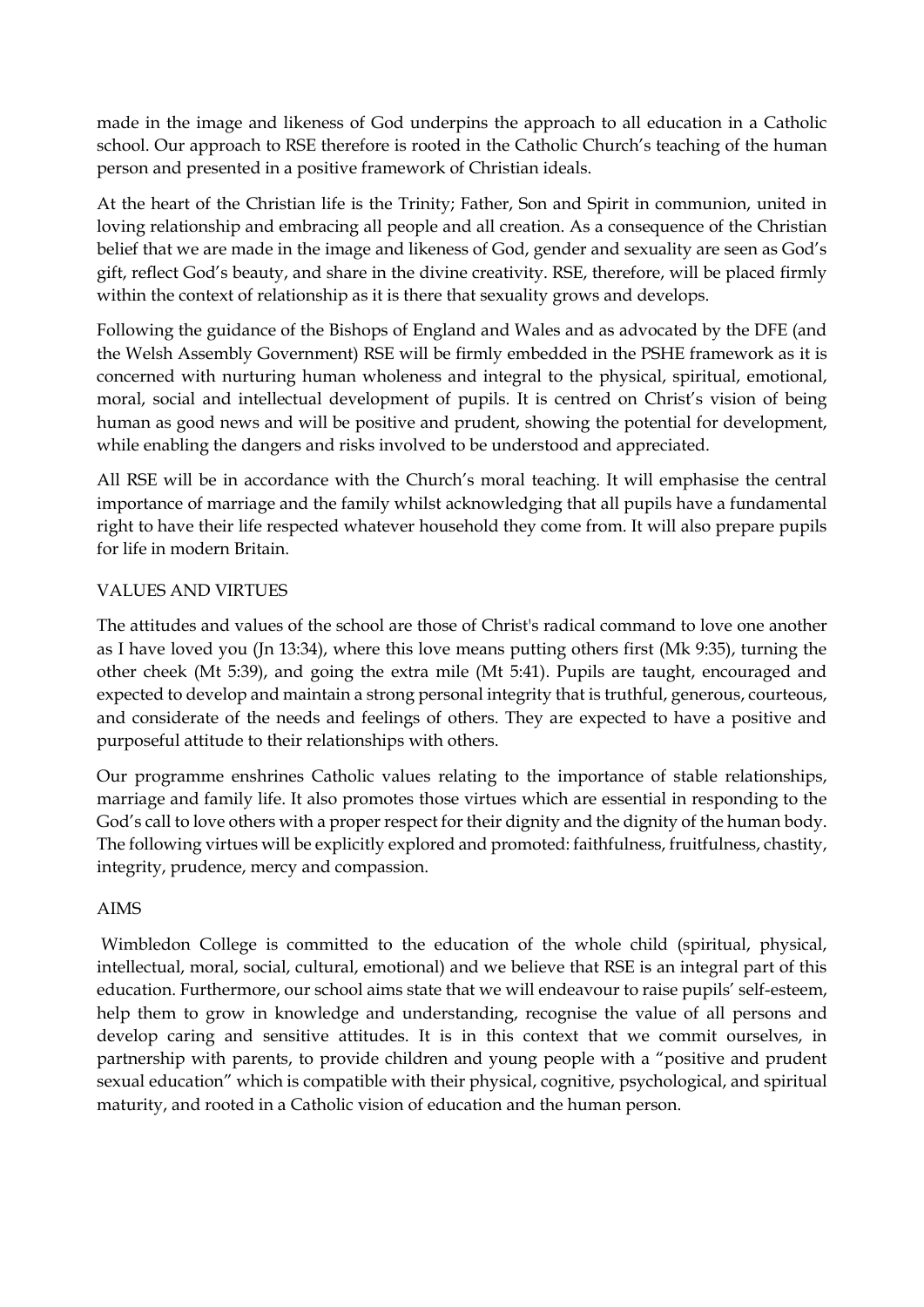# **Objectives**

#### *To develop the following attitudes and virtues:*

- reverence for the gift of human sexuality and fertility.
- respect for the dignity of every human being in their own person and in the person of others;
- joy in the goodness of the created world and their own bodily natures;
- responsibility for their own actions and a recognition of the impact of these on others;
- recognising and valuing their own sexual identity and that of others;
- celebrating the gift of life-long, self-giving love;
- recognising the importance of marriage and family life;
- fidelity in relationships.

# *To develop the following personal and social skills:*

• making sound judgements and good choices which have integrity, and which are respectful of the individual's commitments;

- loving and being loved, and the ability to form friendships and loving, stable relationships free from exploitation, abuse and bullying;
- managing emotions within relationships, and when relationships break down, with confidence, sensitivity and dignity;
- managing conflict positively, recognising the value of difference;
- •cultivating humility, mercy and compassion, learning to forgive and be forgiven;
- •developing self-esteem and confidence, demonstrating self-respect and empathy for others;

• building resilience and the ability to resist unwanted pressures, recognising the influence and impact of the media, internet and peer groups and so developing the ability to assess pressures and respond appropriately;

•being patient, delaying gratification and learning to recognise the appropriate stages in the development of relationships, and how to love chastely;

•assessing risks and managing behaviours in order to minimise the risk to health and personal integrity.

## *To know and understand:*

- the Church's teaching on relationships and the nature and meaning of sexual love;
- the Church's teaching on marriage and the importance of marriage and family life;
- the centrality and importance of virtue in guiding human living and loving;
- the physical and psychological changes that accompany puberty;

• the facts about human reproduction, how love is expressed sexually and how sexual love plays an essential and sacred role in procreation;

• how to manage fertility in a way which is compatible with their stage of life, their own values and commitments, including an understanding of the difference between natural family planning and artificial contraception;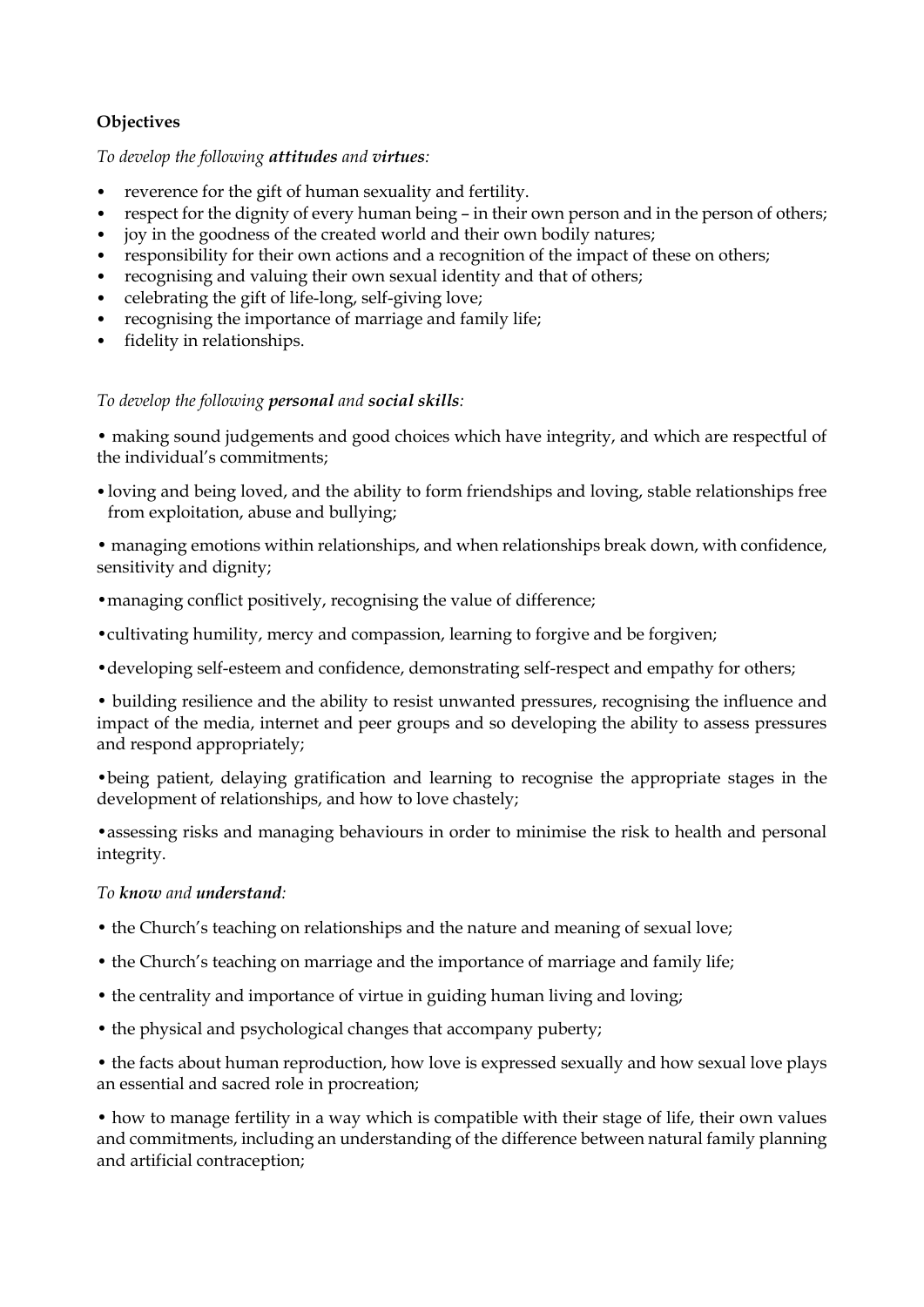• how to keep themselves safe from sexually transmitted infections and how to avoid unintended pregnancy, including where to go for advice.

## INCLUSION AND DIFFERENTIATED LEARNING

We will ensure RSE is sensitive to the different needs of individual pupils in respect to pupils' different abilities, levels of maturity and personal circumstances; for example, their own sexual orientation, faith or culture and is taught in a way that does not subject pupils to discrimination. Lessons will also help children to realise the nature and consequences of discrimination, teasing, bullying and aggressive behaviours (including cyber-bullying), use of prejudice-based language and how to respond and ask for help. (In looking at these questions, it is important to draw links to the school's inclusion policy).

## EQUALITIES OBLIGATIONS

The governing body have wider responsibilities under the Equalities Act 2010 and will ensure that our school strives to do the best for all of the pupils, irrespective of disability, educational needs, race, nationality, ethnic or national origin, pregnancy, maternity, sex, gender identity, religion or sexual orientation or whether they are looked-after children.

## BROAD CONTENT OF RSE

Three aspects of RSE - attitudes and values, knowledge and understanding, and personal and social skills will be provided in three inter-related ways: the whole school / ethos dimension; a cross-curricular dimension and a specific relationships and sex curriculum.

## PROGRAMME / RESOURCES

We have adopted the Ten:Ten 'Life to the Full' Scheme of Work to support our delivery of the RSE Curriculum. We will include additional material as required. The outline of the Ten:Ten Scheme of work will be shared with parents. This programme is based on "[A Model Catholic RSE](https://www.catholiceducation.org.uk/schools/relationship-sex-education)  [Curriculum"](https://www.catholiceducation.org.uk/schools/relationship-sex-education) provided by the Catholic Education Service.

Teaching strategies will include:

| • establishing ground rules • distancing techniques |                        | · discussion |
|-----------------------------------------------------|------------------------|--------------|
| • reflection                                        | • experiential         | • active     |
| • brainstorming                                     | • film & video         | • group work |
| $\bullet$ role-play                                 | • values clarification |              |

Pupils knowledge will be assessed at the start of the course as well as at the end of the course through online surveys. Pupil work will also be assessed by teachers as well as a sample of work reviewed by the lead PSHE/RSE co-ordinator.

## PARENTS AND CARERS

We recognise that parents (and other carers who stand in their place) are the primary educators of their children. As a Catholic school, we provide the principal means by which the Church assists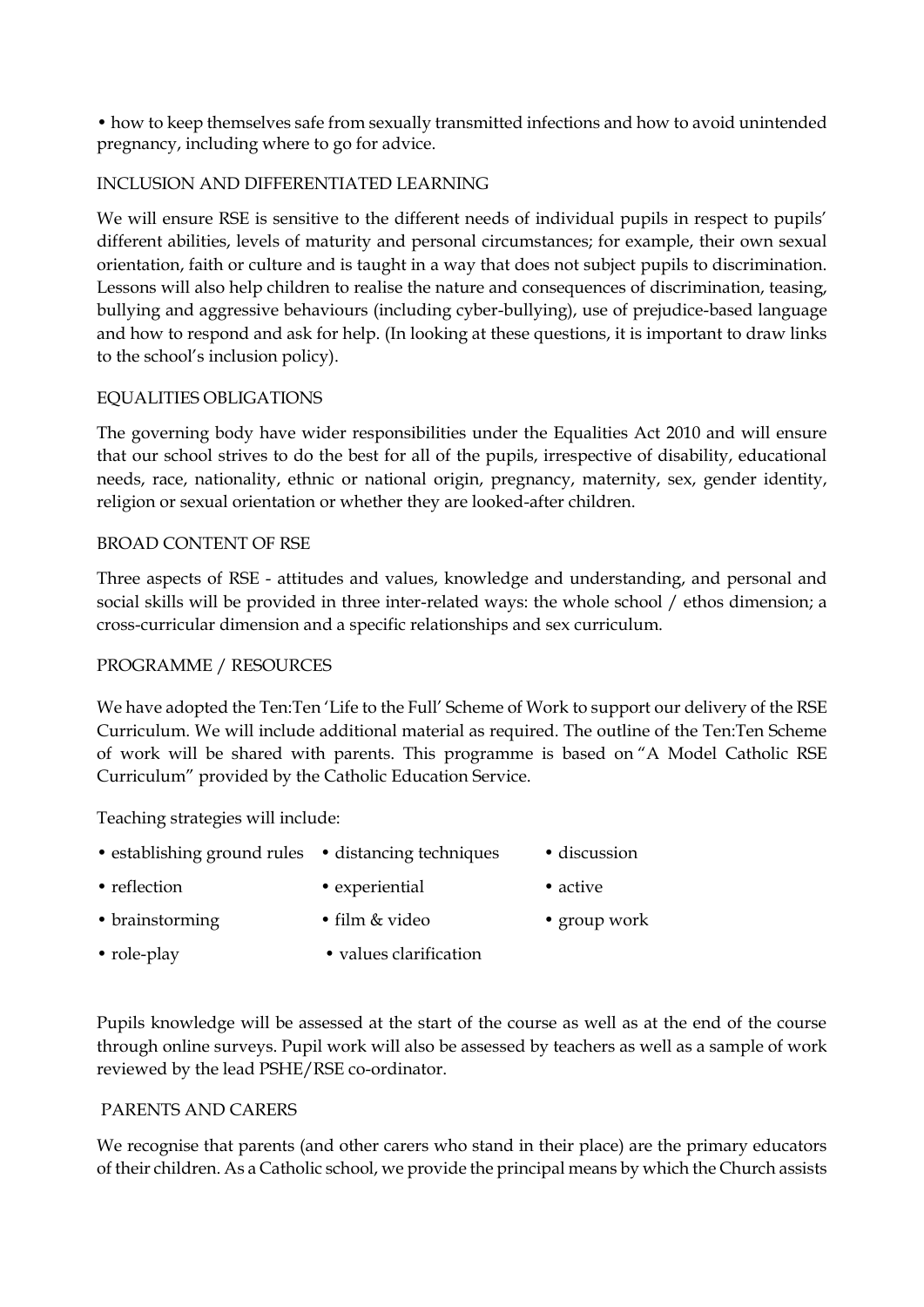parents and carers in educating their children. Therefore, the school will support parents and carers by providing material to be shared with their children at home and workshops to help parents/carers to find out more.

Parents will be consulted at every stage of the development of the RSE programme, as well as during the process of monitoring, review and evaluation. They will be able to view the resources used by the school in the RSE programme. Our aim is that, at the end of the consultation process, every parent and carer will have full confidence in the school's RSE programme to meet their child's needs.

Parents continue to have the right to withdraw their children from Sex Education except in those elements which are required by the National Curriculum science orders. Should parents wish to withdraw their children they are asked to notify the school by contacting the headteacher. The school can provide support by providing material for parents to help the children with their learning.

We believe that the controlled environment of the classroom is the safest place for this curriculum to be followed.

## BALANCED CURRICULUM

Whilst promoting Catholic values and virtues and teaching in accordance with Church teaching, we will ensure that pupils are offered a balanced programme by providing an RSE programme that offers a range of viewpoints on issues.

Pupils will also receive clear scientific information as well as covering the aspects of the law pertaining to RSE (in secondary schools relating to forced-marriage, female genital mutilation, abortion, the age of consent and legislation relating to equality). Knowing about facts and enabling young people to explore differing viewpoints is not the same as promoting behaviour and is not incompatible with our school's promotion of Catholic teaching. We will ensure that pupils have access to the learning they need to stay safe, healthy and understand their rights as individuals.

## RESPONSIBILITY FOR TEACHING THE PROGRAMME

Responsibility for the specific relationships and sex education programme lays with the lead RSHE teacher who works with the relevant curriculum staff [this will normally include science, religious education, physical education, RSE and PSHE].

However, all staff will be involved in developing the attitudes and values aspect of the RSE programme. They will be role models for pupils of good, healthy, wholesome relationships as between staff, other adults and pupils. They will also be contributing to the development of pupils' personal and social skills.

## **External Visitors**

Our school may call upon help and guidance from outside agencies and health specialists to deliver aspects of RSE. Such visits will always complement the current programme and never substitute or replace teacher led sessions.

It is important that any external visitor is clear about their role and responsibility whilst they are in school delivering a session. Any visitor must adhere to our code of practice developed in line with CES guidance 'Checklist for External Speakers to Schools 5.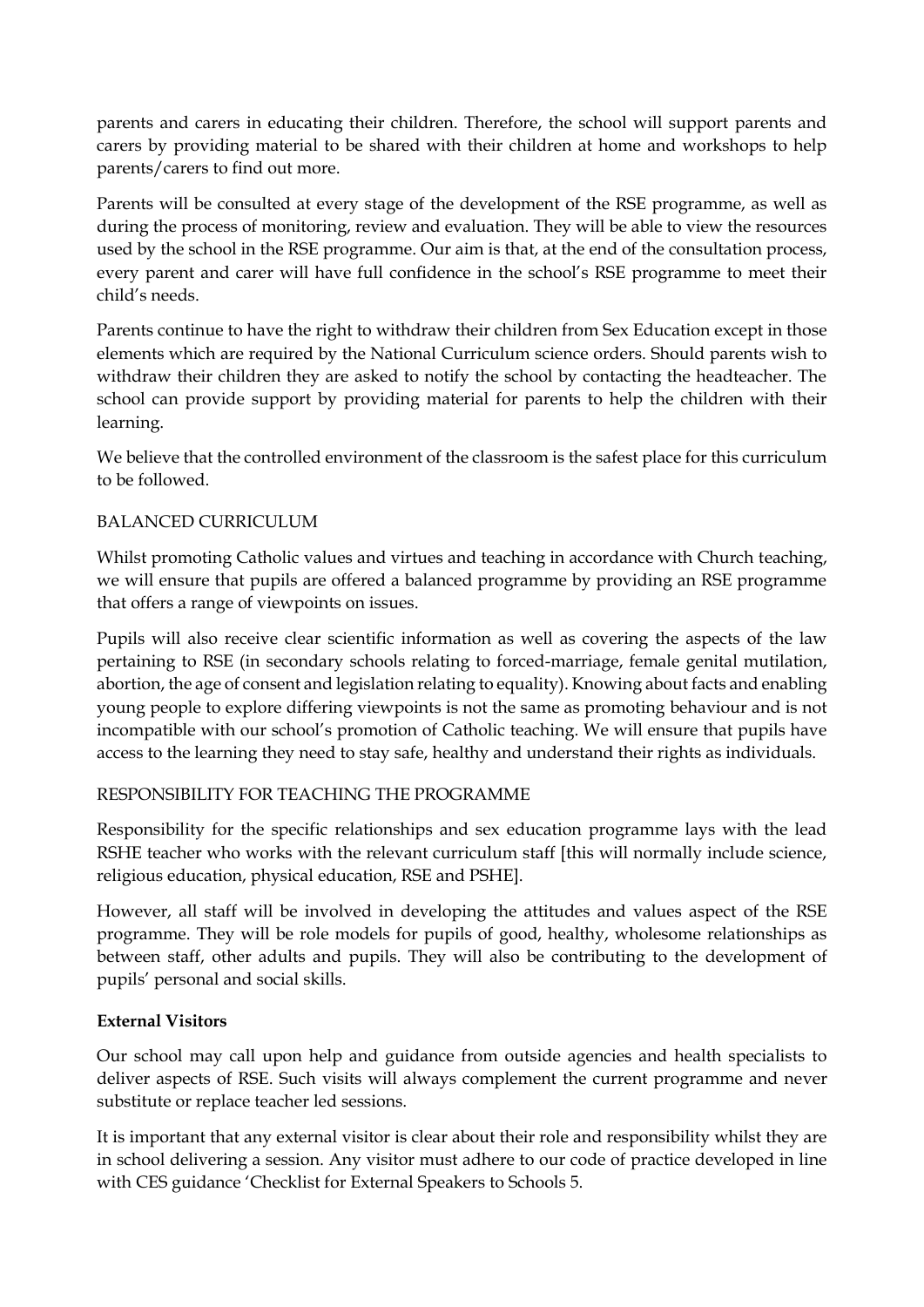#### ROLES AND RESPONSIBILITIES

#### **Governors**

- draw up the RSE policy, in consultation with parents and teachers;
- ensure that the policy is available to parents;

• ensure that the policy is in accordance with other whole school policies, e.g., SEN, the ethos of the school and our Christian beliefs;

• ensure that parents know of their right to withdraw their children;

• establish a link governor to share in the monitoring and evaluation of the programme, including resources used;

• ensure that the policy provides proper and adequate coverage of relevant National Curriculum science topics and the setting of RSE within PSHE.

## **Head Master**

The Head Master takes overall delegated responsibility for the implementation of this policy and for liaison with the Governing Body, parents, Southward Education Commission, the Local Education Authority and other appropriate agencies.

# **PSHE/RSE Co-Ordinator**

The co-ordinator, with the Head Master, has a general responsibility for supporting other members of staff in the implementation of this policy and will provide a lead in the dissemination of the information relating to RSE and the provision of in-service training. (They may be supported by the Designated Safeguarding Lead).

# **All Staff**

RSE is a whole school issue. All teachers have a responsibility of care; as well as fostering academic progress they should actively contribute to the guardianship and guidance of the physical, moral and spiritual well-being of their pupils. Teachers will be expected to teach RSE in accordance with the Catholic Ethos of the school. Appropriate training will be made available for all staff teaching RSE. All staff have been included in the development of this policy and all staff should be aware of the policy and how it relates to them.

## RELATIONSHIP TO OTHER POLICIES AND CURRICULUM SUBJECTS

This RSE policy is to be delivered as part of the PSHE framework. It includes guidelines about pupil safety and is compatible with the school's other policy documents (e.g. Bullying Policy, Safeguarding Policy etc)

Pupils with particular difficulties whether of a physical or intellectual nature will receive appropriately differentiated support in order to enable them to achieve mature knowledge, understanding and skills. Teaching methods will be adapted to meet the varying needs of this group of pupils.

## PUPILS' QUESTIONS

The governors want to promote a healthy, positive atmosphere in which RSE can take place. They want to ensure that pupils can ask questions freely, be confident that their questions will be answered, and be sure that they will be free from bullying or harassment from other children and young people.